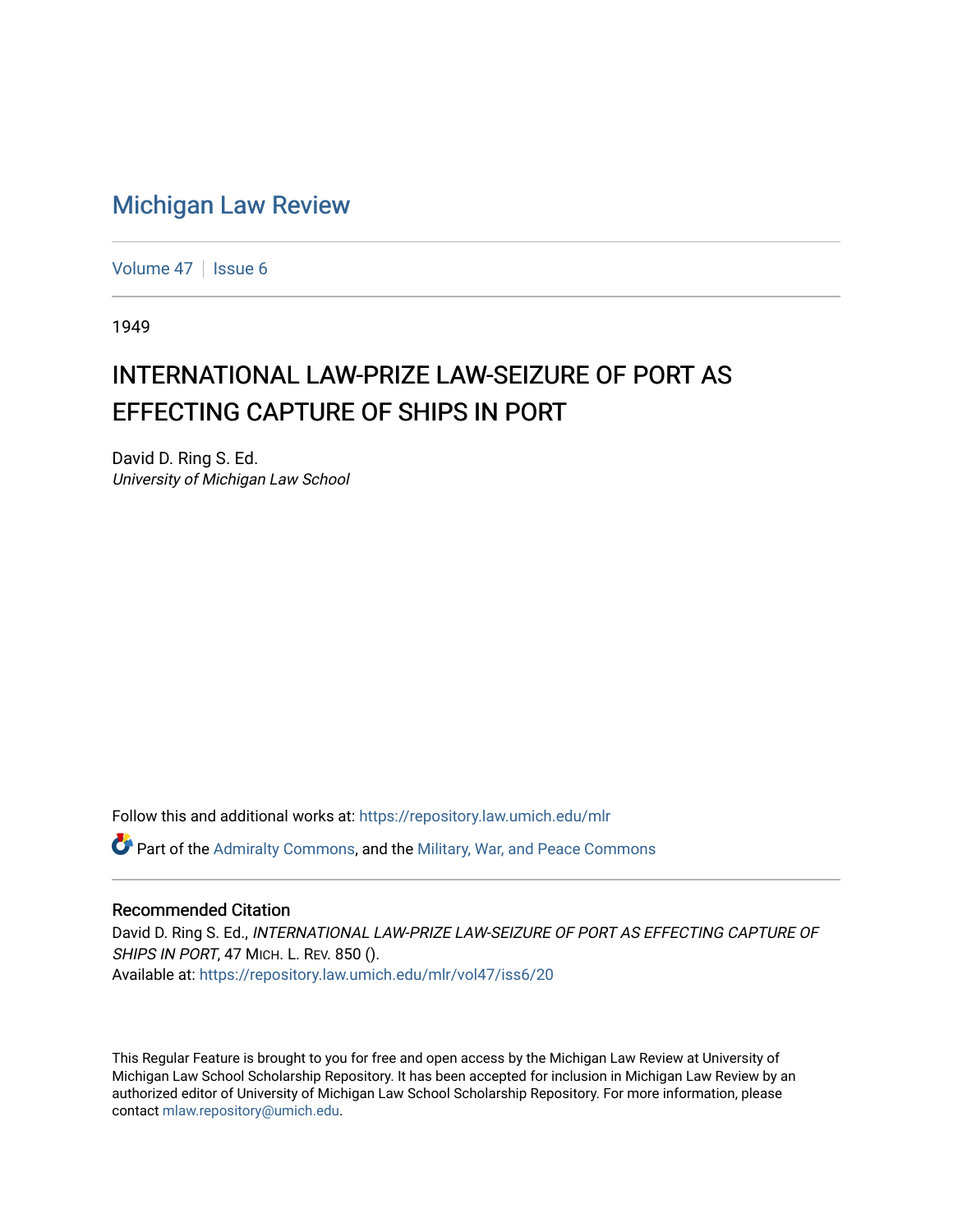lNrERNATIONAL LAw-PruZE LAw-SEIZURE OF PoRT AS EFFECTING CAPTURE OF SHIPS IN PoRT-When the Italian port of Tripoli was captured by the British in January, 1943, two privately owned Italian vessels were lying aground in the harbor. Though the Italian armistice was signed in September, 1943, and British naval authorities early in 1944 ordered the seizure in prize of all salvable vessels, nothing was done with respect to these vessels until February 3, 1947. At that time they were placed under the jurisdiction of the Prize Court of England. On February 10, 1947, the Treaty of Peace with Italy<sup>1</sup> was signed and became effective on September 15, 1947. By act of Parliament,<sup>2</sup> implemented by Treaty of Peace (Italy) Order, 1948, it became the law of Great Britain. Meanwhile, in May, writs in prize had been issued for the condemnation of the two vessels. In 1948, the Italian owners appeared as claimants and sought their release. Article 76 of the treaty provides that "Italy waives all claims of any description against the Allied and Associated Powers on behalf of the Italian government or Italian nationals arising directly out of the war or out of actions taken because of the existence of a state of war in Europe after September 1, 1939 . . . including . . . (d) claims arising out of the exercise or purported exercise of belligerent rights. 2. The provisions of this article shall bar, completely and finally, all claims of the nature referred to herein, which will be henceforward extinguished, whoever may be the parties in interest...." It was the owners' contention that capture was not effected until after the armistice, and was therefore neither an actual nor purported exercise of belligerent rights within the meaning of the treaty. *Held,* condemnation ordered. Assuming that the armistice terminated the right to make captures, capture was purportedly and actually accomplished by the seizure of the port, so the treaty operates to bar the owners' claims. *The Bellaman,* [1948] 2 All Eng. L. Rep. 679.

Vessels belonging to nationals of warring states are, with exceptions irrelevant

1 Treaty of Peace, Allied and Associated Powers and Italy, 1947, T.I.A.S. 1648, also in 42 Am. J. INT. L. OFFICIAL DOCUMENTS, 47 (1948). 2 IQ & 11 Geo. 6, c. 23 (1947).